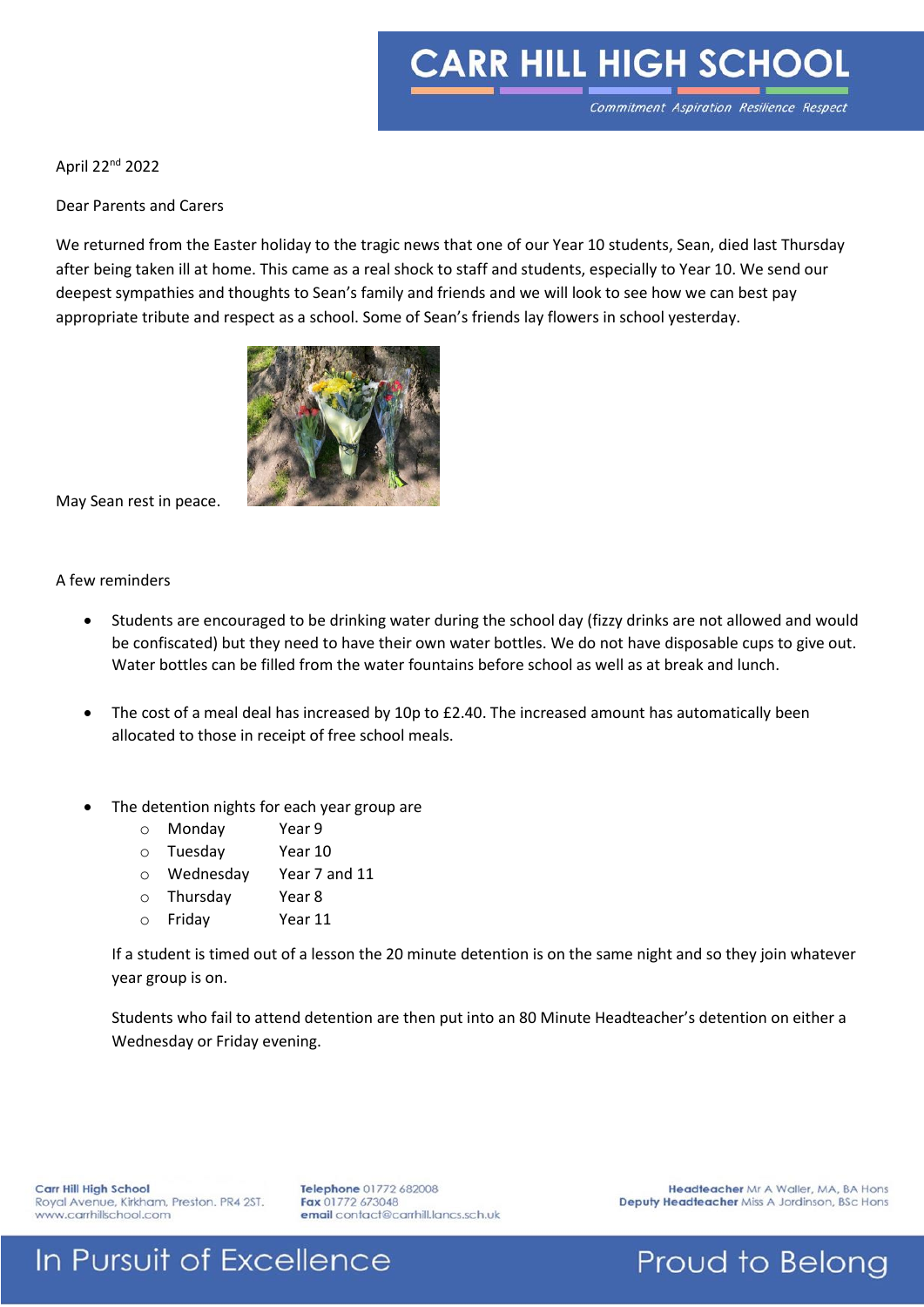Mobile phones are not allowed to be used in school and should not be seen while students are on the premises unless a student has permission from a member of staff. Students are very aware that if phones are seen they will be confiscated and returned to parents, as laid out in the Behaviour Policy. If a phone is confiscated I would ask that you speak to your child about the importance of following school rules and accepting responsibility.

### Uniform Policy

There is no current change to uniform but I attach the updated document which has 2 changes:

- o The addition of a second uniform supplier
- $\circ$  The strong recommendation that student have personal protective equipment in PE including shin pads for football and gum shield for rugby and hockey.

Please do ensure students leave home wearing uniform appropriately – especially regarding no make up or fake tan, jewellery, skirt length and footwear. All schools have uniform rules and if these are reinforced at home it does have a really positive effect.

Now that we are in the summer term the adjustments made over the winter allowing students to wear coats in class, because of Covid ventilation, no longer apply.

#### Year 11

There are now just 14 school days to the start of the main exam season and in those 14 days some students will have Spanish speaking tests, GCSE PE moderation and coursework to finalise – all of which are crucial components in securing good grades. We want all year 11 focussed for this final push towards the exams but I will not hesitate to suspend any year 11 who is disturbing learning during this period. Every student will shortly receive a personalised timetable of lessons, exams and revision sessions to cover the exam period which lasts until June 23<sup>rd</sup>. They will all be in school full time until at least May 27<sup>th</sup>.

We will then look forward to celebrating the end of exams on July 6<sup>th</sup> with our Leavers' Breakfast, Assembly and Prom.

This week I received some information from Mercedes Benz regarding apprenticeships:

*Mercedes-Benz are currently recruiting for apprentices across a variety of roles, in our nationwide network of retailers and dealers. We have vacancies for Light Vehicle and Heavy Vehicle Technicians, Customer Service Experts and Retail Parts Advisors.* 

*Information can be found at [https://mercedes-benztraining.co.uk/mercedes-benz-academy-programme.aspx.](https://eu-west-1.protection.sophos.com/?d=mercedes-benztraining.co.uk&u=aHR0cHM6Ly9tZXJjZWRlcy1iZW56dHJhaW5pbmcuY28udWsvbWVyY2VkZXMtYmVuei1hY2FkZW15LXByb2dyYW1tZS5hc3B4&i=NWY4NWI1ZmQ3Y2Y5NTAwZTI4ZjQ2NTZj&t=UVp2enJrS2lwd284SjQ3QmVOaVVQSTdFZVpMRklnb0JHdmcvaHIzSGttTT0=&h=2f2919da500b4545bb6d4b0ac5490e47) Using their home postcode, students can search for vacancies in their local areas and then make an application. Our vacancies are constantly changing, with new positions being added regularly. If a student is unable to find something in their local area initially, please do encourage them to check back regularly as new positions may become available.* 

**Carr Hill High School** Royal Avenue, Kirkham, Preston. PR4 2ST. www.carrhillschool.com

Telephone 01772 682008 Fax 01772 673048 email contact@carrhill.lancs.sch.uk

Headteacher Mr A Waller, MA, BA Hons Deputy Headteacher Miss A Jordinson, BSc Hons

Proud to Belong

# In Pursuit of Excellence